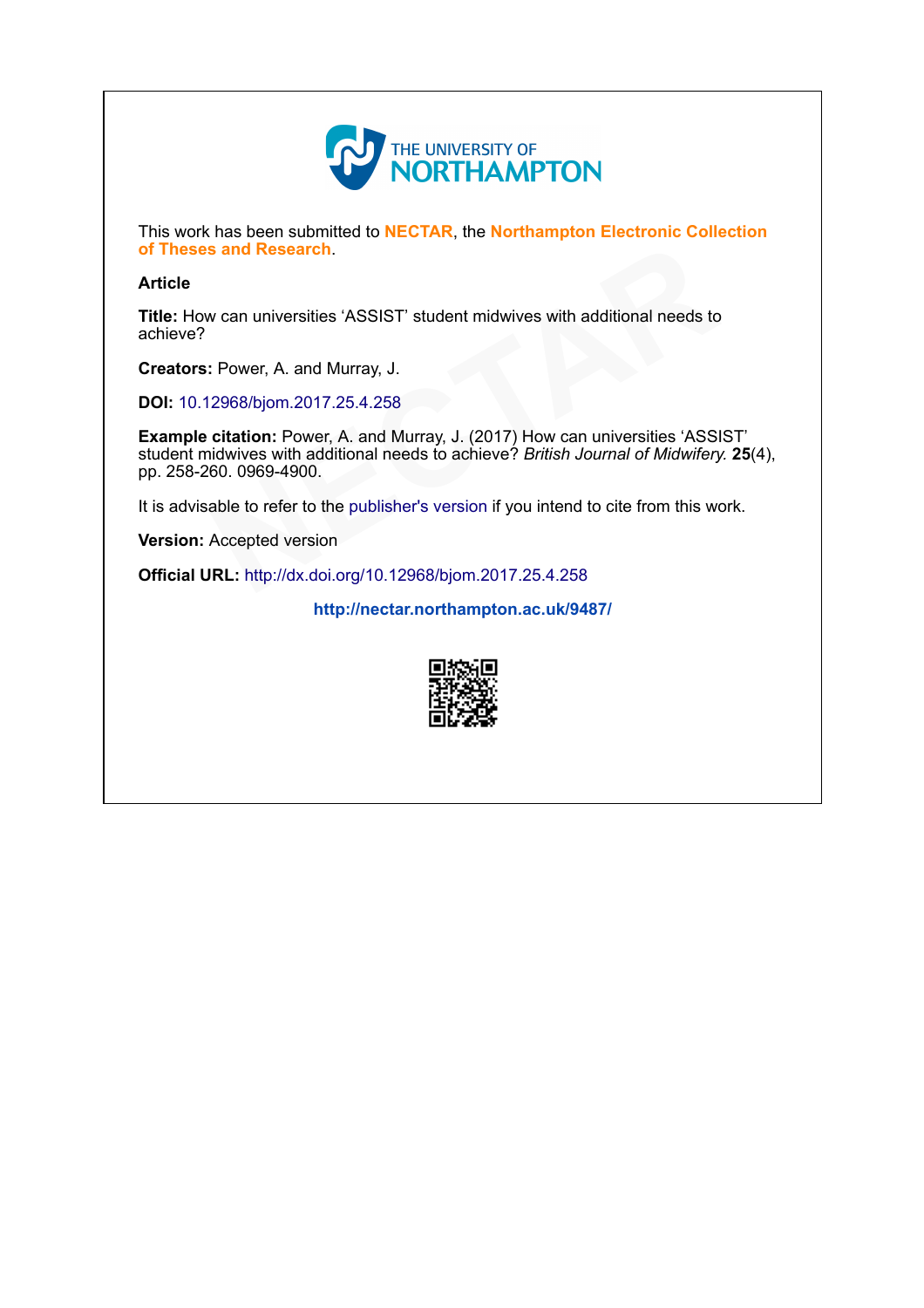This document is the accepted manuscript version of a published work that appeared in final form in the British Journal of Midwifery, copyright © MA Healthcare, after peer review and technical editing by the publisher. To access the final edited and published work see

http://www.magonlinelibrary.com.ezproxy.northampton.ac.uk/doi/10.12968/bjom.2017.25.4.258

# **How can universities 'ASSIST' student midwives with additional needs to achieve?**

# **Abstract**

Previous articles have discussed how pre-registration midwifery education should prepare student midwives 'to cope with the complex emotional and physical demands of their chosen profession' (Power, 2016a:66); acknowledged the importance of a partnership approach to education through the 'Clinicians in the Classroom' series (Power, 2016b; Power and Rea, 2016; Power and Rooth, 2016; Power and Gupta, 2016; Power and Briody, 2016) and considered how best to support student midwives with appropriate learning and teaching strategies (Power and Farmer, 2017). What is yet to be considered is what extra support is available to students who have additional needs, disabilities or medical conditions that might impact on their studies.

This article will take the University of Northampton as a case study and review the support services it has in place to support such students to meet their full potential. This service is called The Additional Student Support and Inclusion Services Team (ASSIST).

Keywords: student midwives; dyslexia; student support; revalidation; the Code

# **Introduction**

In terms of literacy and numeracy, the NMC Standards for Pre-registration Midwifery Education (2009) state that for an applicant to be accepted onto a pre-registration midwifery programme they must be able to 'manipulate numbers accurately […] including using a calculator' (NMC, 2009:12) and 'read and comprehend (in English or Welsh) and communicate clearly and effectively in writing, including a computer' (NMC, 2009:12). In terms of inclusivity: 'if a student has a disability, the above criteria can be met through the use of reasonable adjustments' (NMC, 2009:12).

The programme must have at least 50% practice and no less than 40% theory and should include a range of learning, teaching and assessment strategies. In order to qualify as a midwife, students must demonstrate competency in the following four domains: effective midwifery practice; professional and ethical practice; developing the individual midwife and others; achieving quality care through evaluation and research (NMC, 2009:23). Clearly the demands of the programme are extensive and could be exacerbated if students with additional needs, disabilities or medical conditions are not provided with additional support services by their University.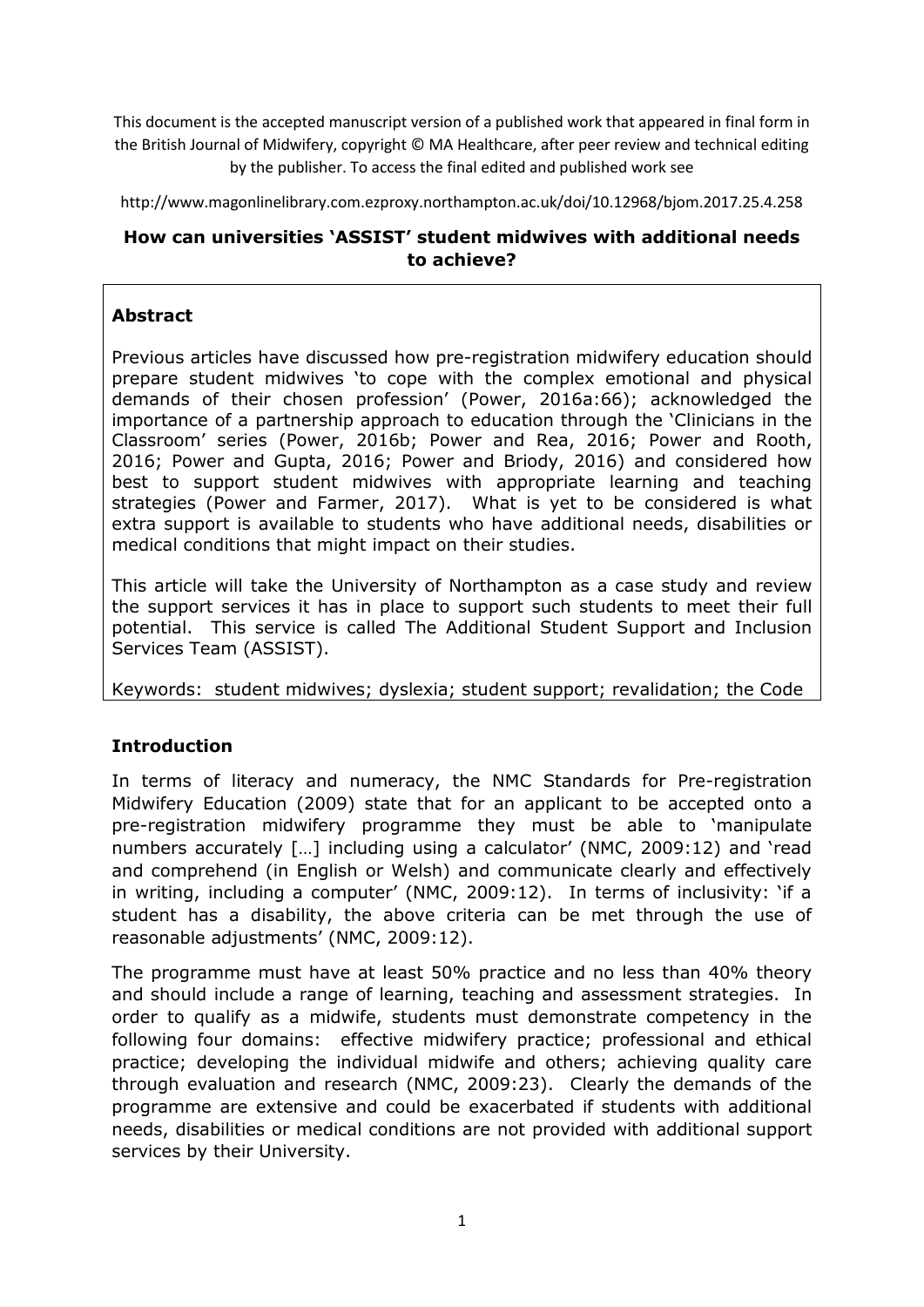### **The University of Northampton: A case study**

At the University of Northampton, The Additional Student Support and Inclusion Services Team (ASSIST) supports students with an additional need, disability or medical condition that impacts on their day to day studies. Taking a random sample of 86 students who have accessed ASSIST since October 2016, 44% (n=38) were from the Faculty of Health and Society. There are currently 132 students enrolled on the BSc (Hons) Midwifery programme at the University of Northampton, 10 of whom have a declared disability, with  $5.3\%$  (n=7) declaring a specific learning difficulty such as dyslexia.

### **What is ASSIST?**

The support offered by ASSIST covers a range of services, from priority status accommodation for disabled students, to providing specialist study skills support for dyslexic students. ASSIST makes recommendations to academic staff to ensure the learning and teaching environment is inclusive and accessible, and that the University makes 'reasonable adjustments' for its disabled students.

The Equality Act 2010 places a duty on Higher Education Providers (HEPs) to make necessary adjustments and comprises 3 specific requirements:

- 1) where a provision, criterion or practice puts a disabled student at a substantial disadvantage by comparison to non-disabled persons
- 2) where a physical feature puts a disabled student at a substantial disadvantage, by comparison to non-disabled persons
- 3) where a disabled student would, but for the provision of an auxiliary aid, be put at a substantial disadvantage in comparison to a nondisabled person

Reasonable adjustments can vary greatly, for different disabilities and different courses. Adjustments could, for example, include additional time in exams for a student with dyslexia, ensuring a student using a wheelchair has safe and suitable access to lecture venues, or providing communication support, such as BSL, for a hearing impaired student who is otherwise unable to access auditory content on their course.

ASSIST has a core team comprising a Team Leader, two Co-ordinators, two Disability Advisors and a wider team of specialist staff that includes note-takers, practical assistants, mentors and study skills support tutors. The Disability Advisor's role involves working with students and assessing their needs to make recommendations for reasonable adjustments: this is done through a document called the Academic Inclusion Report (AIR). The AIR is then shared with academic staff so the student gets the necessary support required for the course (e.g. additional time or provision of amanuensis in exams). Another major role of the Disability Advisor is to support students to apply for Disabled Students' Allowances (DSAs). DSAs are government grants to help pay the essential extra costs students may have as a direct result of a disability; they are administered by Funding Bodies, such as Student Finance or the NHS Student Bursaries. They can help to pay for extra assistive technology, software and specialist support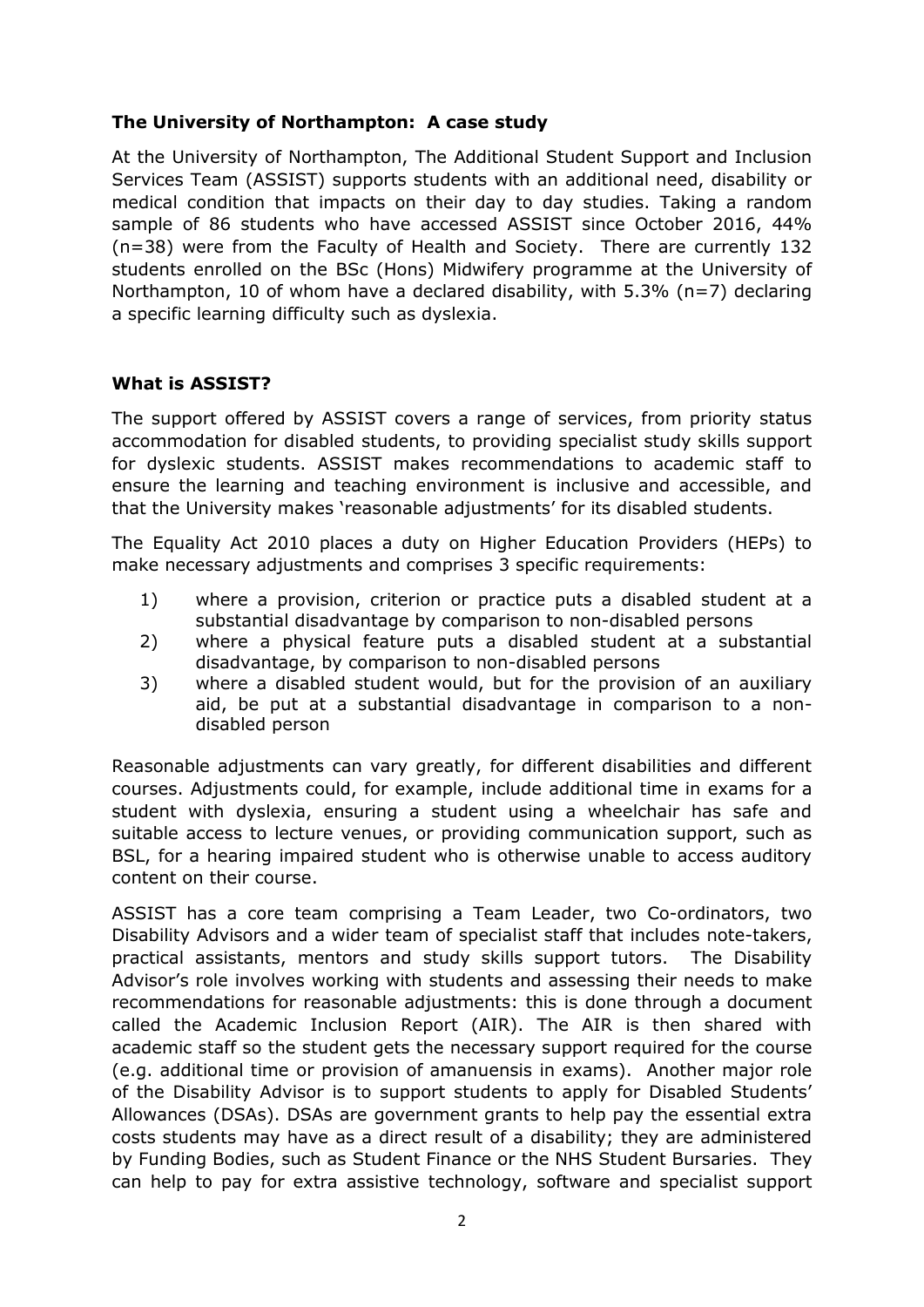that students may need as a direct result of a disability, on-going health condition, sensory impairment, mental-health condition or specific learning difficulty. However, DSA funding is not guaranteed and students are students have to undergo an assessment of their study-related needs to determine exactly what support and funding they may need.

Disability Advisors can also support students with seeking a diagnosis of a condition/additional need (e.g. by referring them for dyslexia diagnostic assessment). Recent changes in DSA funding and provision has placed more responsibility on HEPs to provide anticipatory support and to make reasonable adjustments for disabled students, meaning that the funding a student receives from the DSA is likely to be less, but the University/HEP will be required to consider the student's needs and put in place a plan to address those needs, even if DSA funding is not available for all of the required support.

To access support from ASSIST, students can self-refer or be referred by academic or specialist support staff within the University. Sometimes referrals do come in from outside agencies e.g. colleges, social workers, and school Special Education Needs Co-ordinators (SENCOs). Students wanting to be tested for dyslexia can email ASSIST and ask to be booked in for a free screening. Disabled students applying for University places in September/October are contacted automatically by ASSIST in the spring/summer before they join us. Students can disclose a disability, additional need or medical condition on their Universities and College Admissions Service (UCAS) application forms.

ASSIST works closely with other teams within the University and within Student Services, for example the University's Counselling and Mental Health Team, the Residential Life team, Accommodation Services and the Financial Guidance team.

### How does ASSIST support students:

- Initial contact with student prior to starting course on applicant visit days
- Priority status accommodation
- Disabled Students' Allowances (DSA) application
- Arranging DSA recommended support and help ordering equipment
- Exam adjustments
- Taster Day for students with Autism Spectrum Conditions
- Academic Inclusion Reports (AIRs)
- Personal Emergency Evacuation Plans (PEEPS)
- Referrals: internal and external
- Initial screenings for dyslexia and Specific Learning Differences (SpLD)
- More accessible car parking via an ASSIST parking permit scheme
- Support with arranging travel support, such as taxis
- Liaison with academic staff
- Library support
- Campus orientation and sighted guidance $*$
- Equipment loans e.g. digital voice recorders, deaf pagers and ergonomic aids
- Specialist Mentoring\*
- Study Skills Support\*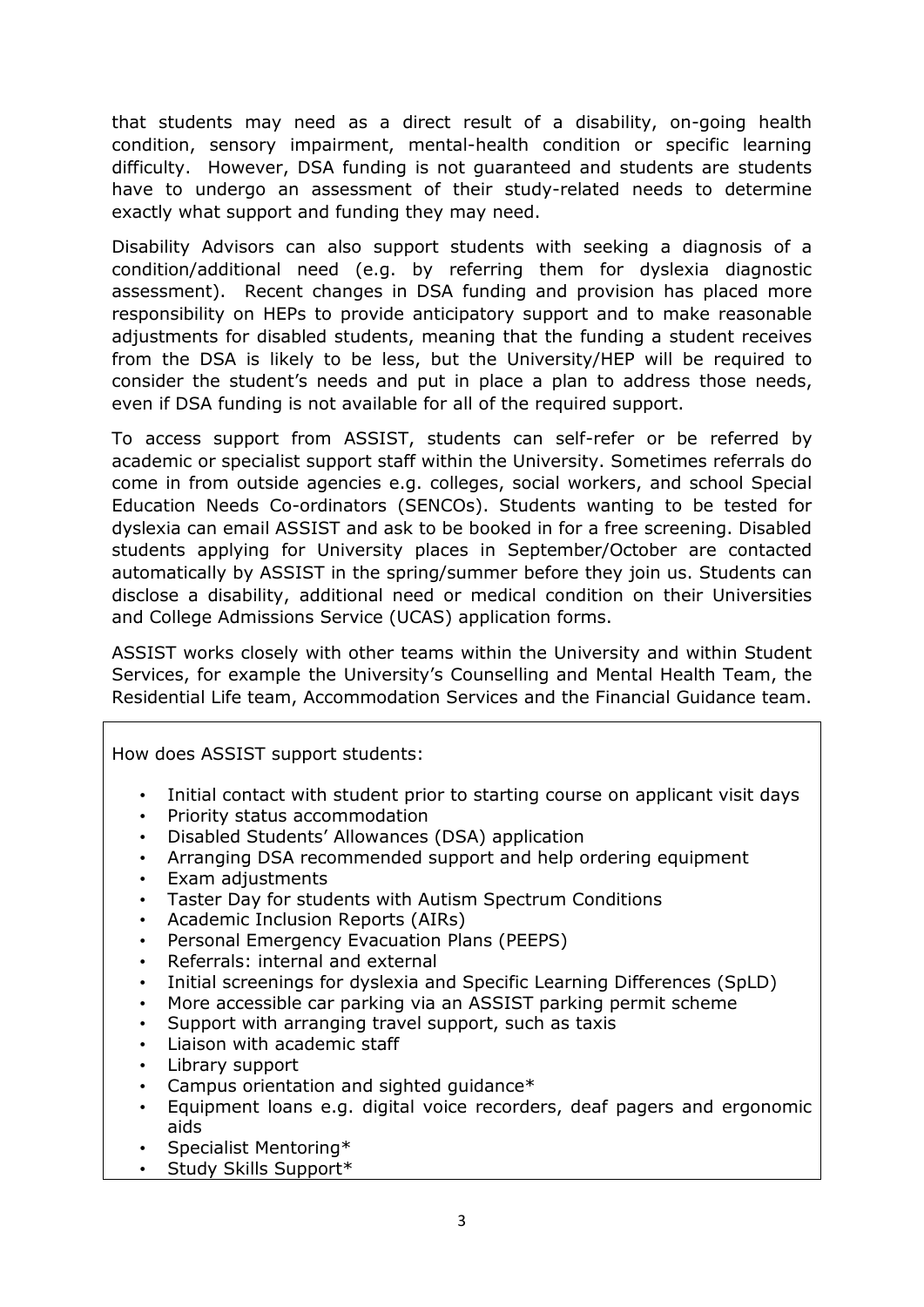- Note taking and practical assistance during lectures and taught events
- Transcription support to make materials accessible in a variety of formats\*
	- **\***Denotes an item that is usually funded through DSA

### **From student to qualified midwife**

On qualification, midwives must practise according to The Code (NMC, 2015) which states they must prioritise people; practise effectively; preserve safety and promote professionalism and trust. In the context of practising effectively, the midwife is expected to base care on the best available evidence and ensure record keeping is clear and accurate. Revalidation was introduced by the NMC in 2015 with the aim of ensuring midwives demonstrate safe and effective practice. As applications for revalidation are online, the NMC state they will make reasonable adjustments for those with a disability (NMC, 2017).

Requirements of Revalidation:

- 450 practice hours or 900 if renewing as both a nurse and midwife
- 35 hours of CPD including 20 hours of participatory learning
- 5 pieces of practice-related feedback
- 5 written reflective accounts
- Reflective discussion
- Health and character declaration
- Professional indemnity arrangement
- Confirmation

### **Conclusion**

Successful completion of a midwifery pre-registration programme of study awards the student midwife a professional qualification and an honours degree. With this professional recognition comes a commitment to lifelong learning to ensure practice is evidence-based and documentation is clear and accurate. Student midwives with a disability, additional need or medical condition are fully supported in their studies whilst at university by services such as ASSIST at the University of Northampton; however an area warranting further research is how these students are supported post qualification to meet the professional requirements of the Code and Revalidation.

### **References**

Nursing and Midwifery Council (NMC) (2017) Guidance Sheet – alternative support arrangements. *NMC* [online]. Available from: https://www.nmc.org.uk/globalassets/sitedocuments/revalidation/alternativesupport-guidance-sheet.pdf. [Accessed 09.03.17]